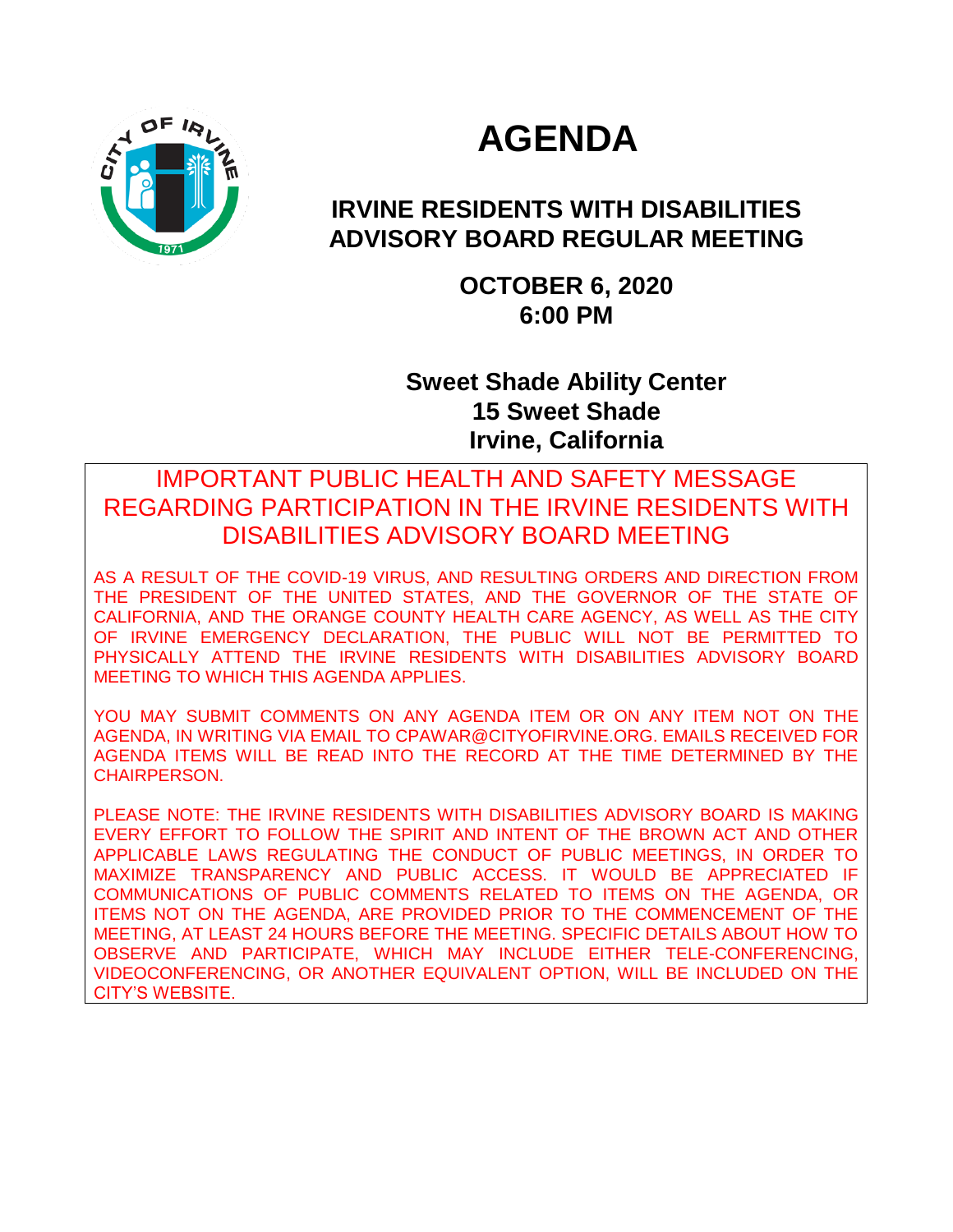Speaker's Form/Request to Speak: If you would like to address the Board on a scheduled agenda item, please complete a Request to Speak Form, located on the table at the entrance to the meeting room. Please return completed form to the Recording Secretary. The Request to Speak Form assists the Chair in ensuring that all persons wishing to address the Board are recognized. Your name will be called at the time the matter is heard by the Board. City policy is to limit public testimony to three minutes per speaker (unless extended by Chair) which includes the presentation of electronic or audio visual information.

### **CALL TO ORDER**

**ROLL CALL**

BOARD MEMBER: DAVID GIBBONS BOARD MEMBER: KAY KALRA BOARD MEMBER: JENNIFER KIM BOARD MEMBER: JAMES MORGAN BOARD MEMBER: DENNIS NIGGL

BOARD MEMBER: BRENDA DEELEY BOARD MEMBER: ANDREA DRAYER BOARD MEMBER: BARBARA STERN CHAIR: MEENA CHOCKALINGAM

### **INTRODUCTIONS**

### **ANNOUNCEMENTS/COMMITTEE REPORTS/BOARD REPORTS**

Announcements are for the purpose of presenting brief comments or reports, are subject to California Government Code Section 54954.2 of the Brown Act and are limited to 15 minutes per meeting.

### **Announcements/Reports**

- 1. Staff Announcements/Reports
	- Program Updates
	- Board Recruitment Update
	- Board Elections
- 2. Board Member Updates

### **ADDITIONS AND DELETIONS TO THE AGENDA**

Additions to the agenda are limited by California Government Code Section 54954.2 of the Brown Act and for those items that arise after the posting of the Agenda and must be acted upon prior to the next Board meeting.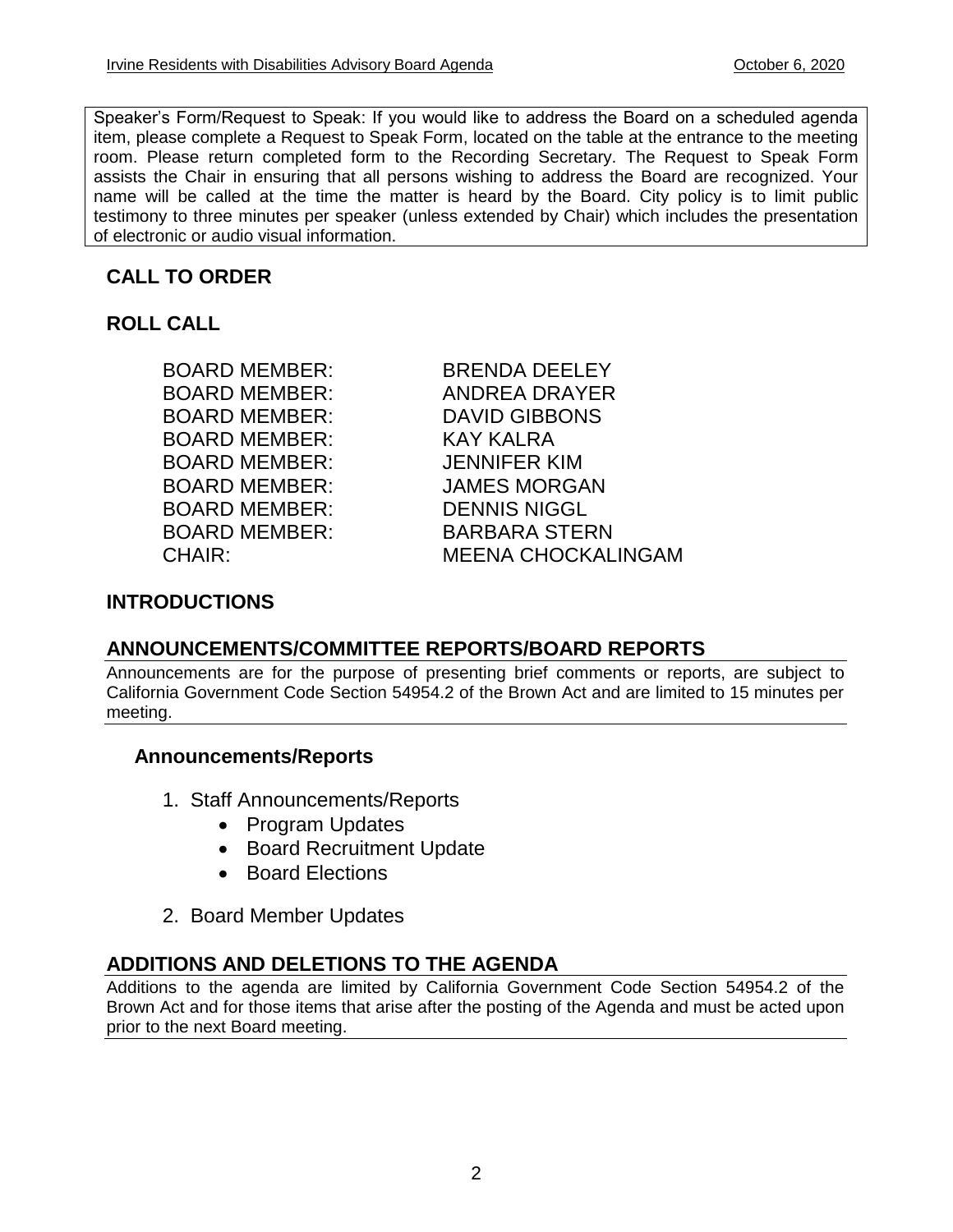### **PUBLIC COMMENTS**

Any member of the public may address the Board on items within the Board's subject matter jurisdiction but which are not listed on the Agenda during PUBLIC COMMENTS. However, no action may be taken on matters that are not part of the posted agenda. PUBLIC COMMENTS are scheduled for 30 minutes and are limited to 3 minutes per person. If you wish to speak, please complete a Speaker's Form and submit it to the Recording Secretary.

### **BOARD BUSINESS**

### **1. MINUTES**

**ACTION**: Approve the minutes of a regular meeting of the Irvine Residents with Disabilities Advisory Board held on March 3, 2020.

### **END OF BOARD BUSINESS**

### **ADJOURNMENT**

Adjourn to a regular meeting of the Irvine Residents with Disabilities Advisory Board on **Tuesday, November 10, 2020, 6:00 PM**.

### **NOTICE TO THE PUBLIC**

**At 7:30 p.m**., the Irvine Residents with Disabilities Advisory Board (Board) will determine which of the remaining agenda items can be considered and acted upon prior to 8 p.m. and will continue all other items on which additional time is required until a future Board meeting. All meetings are scheduled to terminate at 8 p.m.

### **STAFF REPORTS**

As a general rule, staff reports or other written documentation have been prepared or organized with respect to each item of business listed on the agenda. Copies of these materials are on file with the Board liaison and are available for public inspection and copying once the agenda is publicly posted, (at least 72 hours prior to a regular Board meeting).

If you have any questions regarding any item of business on the agenda for this meeting, or any of the staff reports or other documentation relating to any agenda item, please contact the Board liaison at (949) 724-6633.

### **SUPPLEMENTAL MATERIAL RECEIVED AFTER THE POSTING OF THE AGENDA**

Any supplemental writings or documents distributed to a majority of the Board regarding any item on this agenda after the posting of the agenda will be available for public review in the Community Services Department, One Civic Center Plaza, Irvine, California, during normal business hours. In addition, such writings or documents will be made available for public review at the respective public meeting.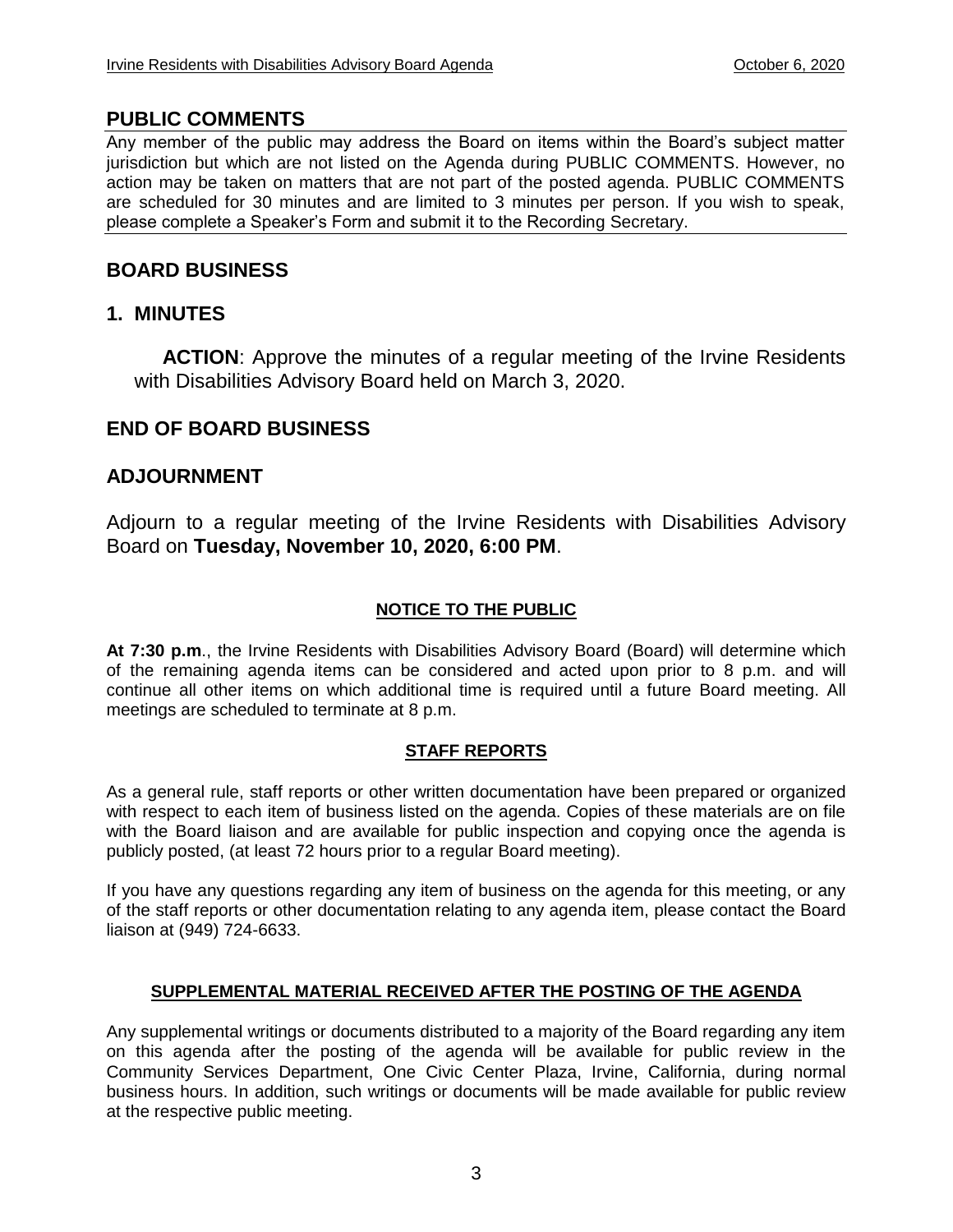### **SUBMITTAL OF INFORMATION BY MEMBERS OF THE PUBLIC FOR DISSEMINATION OR PRESENTATION AT PUBLIC MEETINGS**

### Written Materials/handouts:

Any member of the public who desires to submit documentation in hard copy form may do so prior to the meeting or at the time he/she addresses the Board. Please provide 15 copies of the information to be submitted and file with the Recording Secretary at the time of arrival to the meeting. This information will be disseminated to the Board at the time testimony is given.

### **CITY SERVICES TO FACILITATE ACCESS TO PUBLIC MEETINGS**

**AMERICANS WITH DISABILITIES ACT:** It is the intention of the City of Irvine to comply with the Americans with Disabilities Act (ADA) in all respects. If, as an attendee or a participant at this meeting, you will need special assistance beyond what is *normally* provided, the City of Irvine will attempt to accommodate you in every reasonable manner. Please contact the Board liaison at 949-724-6633 at least 48 hours prior to the meeting to inform us of your particular needs and to determine if accommodation is feasible. Please advise us at the time if you will need accommodations to attend or participate in meetings on a regular basis.

### **COMMUNICATION DEVICES**

To minimize distractions, please be sure all personal communication devices are turned off or on silent mode.

### **MEETING SCHEDULE**

Regular meetings of the Irvine Residents with Disabilities Advisory Board are held on the first Tuesday of each month at 6:00 p.m. unless otherwise noted. The Irvine Residents with Disabilities Advisory Board Agenda is posted in the Police Department. Meeting agendas and approved minutes are kept current on the City web site at cityofirvine.org.

I hereby certify that the agenda for the Irvine Residents with Disabilities Advisory Board meeting was posted at the main entrance of City Hall and in the posting book located in the Public Safety Lobby, One Civic Center Plaza, Irvine, California on October 1, 2020 by 5:00 p.m. as well as on the City's web page.

*Athena Martinez* , Board Liaison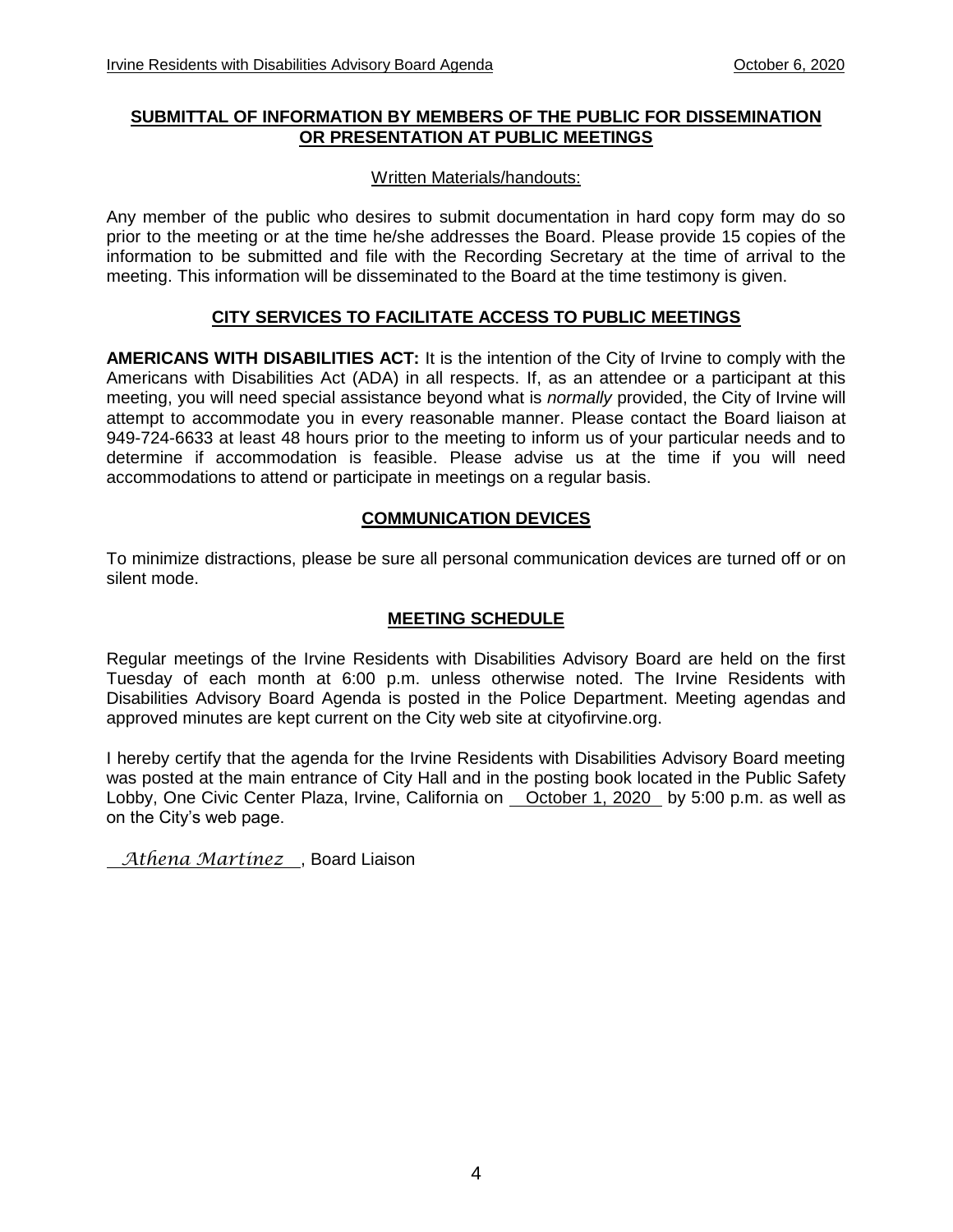# **MINUTES**



 $\mathcal{A}^{\text{max}}$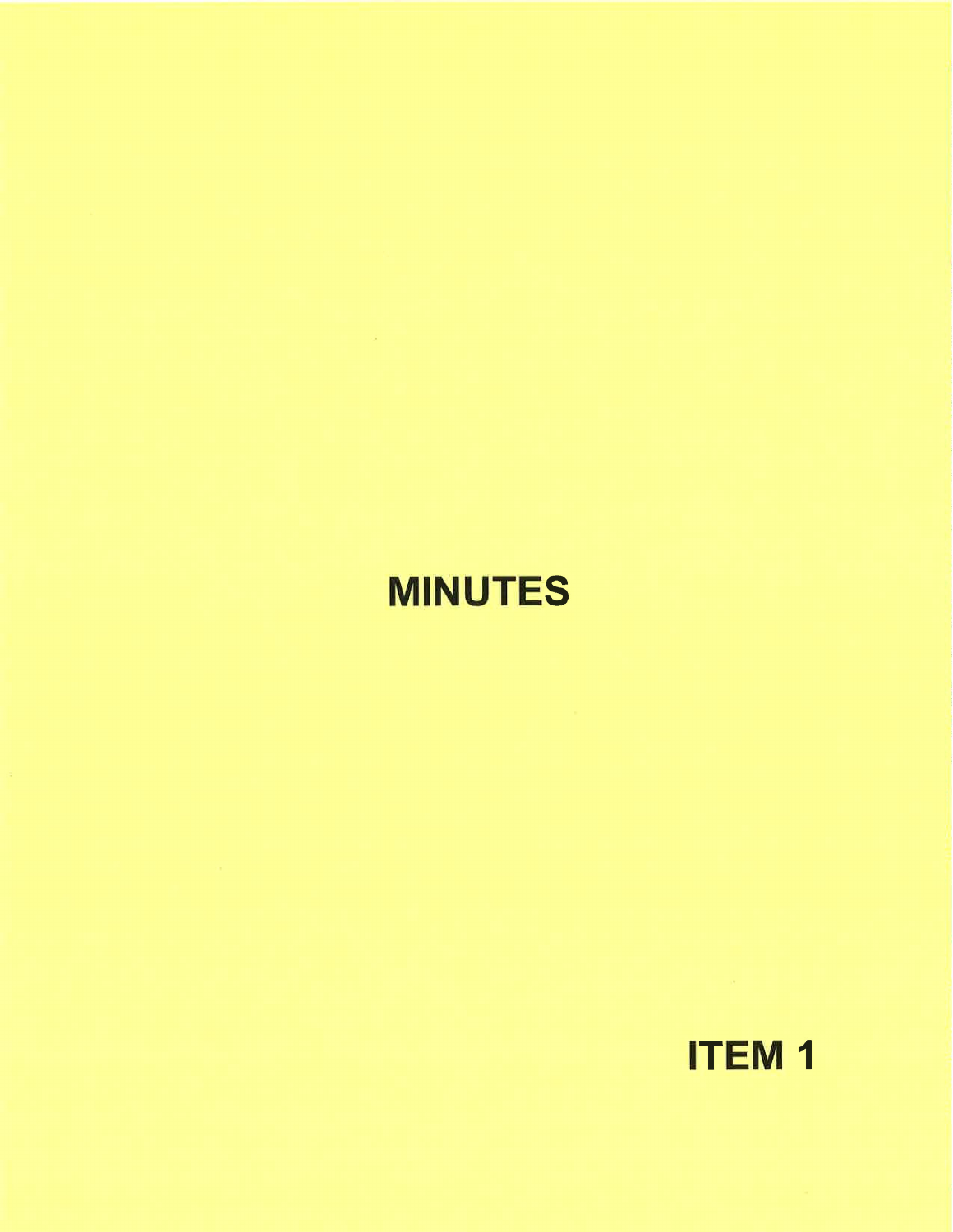

# **MINUTES**

# **IRVINE RESIDENTS WITH DISABILITIES ADVISORY BOARD REGULAR MEETING**

## **MARCH 3, 2020**

# **Sweet Shade Ability Center 15 Sweet Shade Irvine, California**

### **CALL TO ORDER**

The regular meeting of the Irvine Residents with Disabilities Advisory Board (Board) was called to order at 6:05 PM by Chair Chockalingam.

### **ROLL CALL**

**Present:** BOARD MEMBER: BRENDA DEELEY

BOARD MEMBER: DAVID GIBBONS BOARD MEMBER: KAY KALRA BOARD MEMBER: JENNIFER KIM BOARD MEMBER: DENNIS NIGGL

BOARD MEMBER: ANDREA DRAYER VICE CHAIR: CAROL CONSTANTIN CHAIR: MEENA CHOCKALINGAM

**Absent:** BOARD MEMBER: JAMES MORGAN BOARD MEMBER: BARBARA STERN

BOARD MEMBER: JUNE McLAUGHLIN

### **INTRODUCTIONS**

There were no introductions.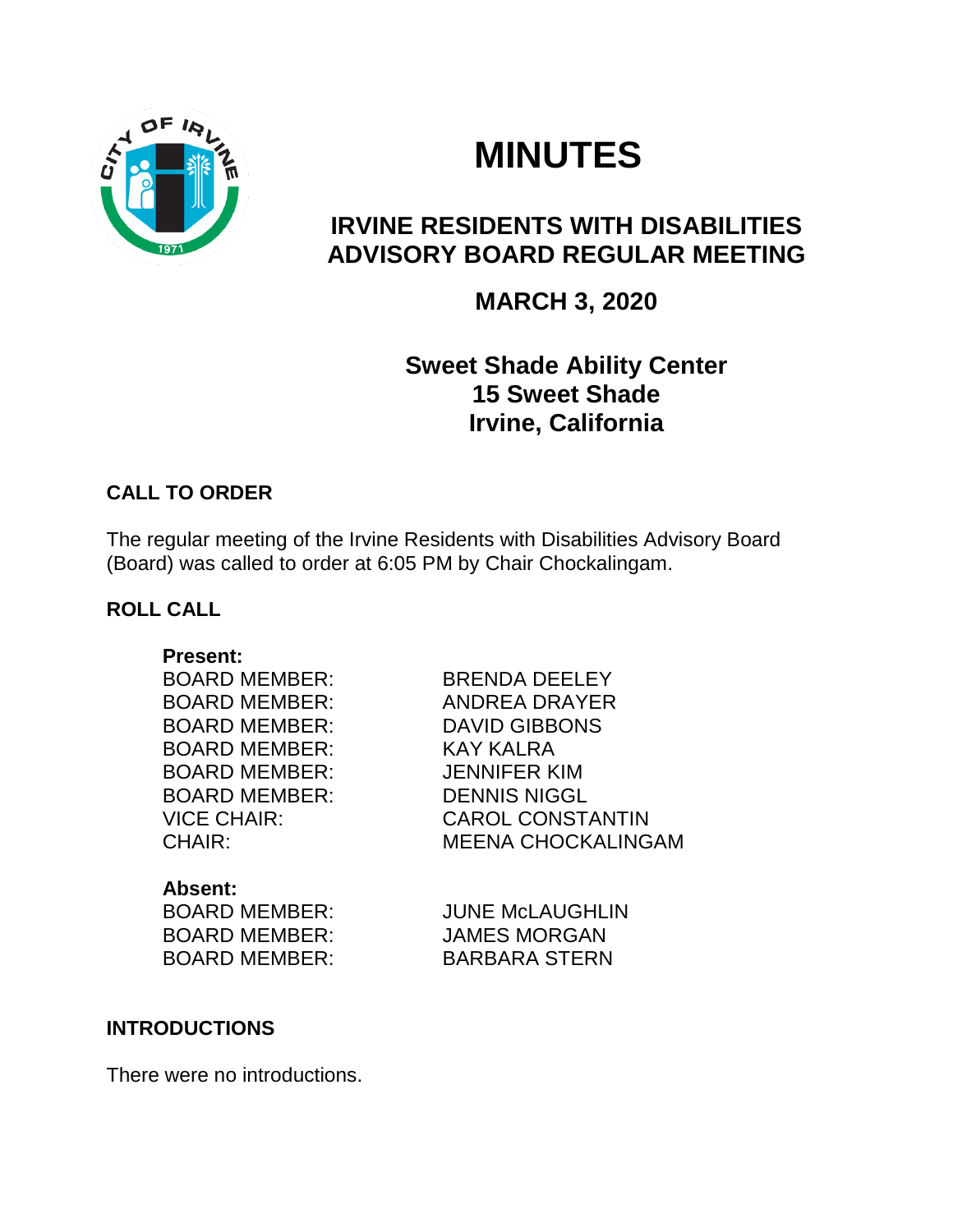### **PRESENTATIONS**

1. Disability Friendly Community Member Award Presentation

Chair Chockalingam presented this award to Robert Hendershot, founder of the nonprofit organization Angels for Higher, an agency that focuses on advocacy and inclusion of persons with disabilities in the work place.

2. Pretend City Volunteer Program

Autumn Hagstrom, Volunteer Engagement Coordinator, provided a presentation with handouts.

Discussion included: volunteer opportunities available for individuals with special needs; volunteer roles (Greeter, Exhibit Support, and Administrative Support).

### **ANNOUNCEMENTS/COMMITTEE REPORTS/BOARD REPORTS**

### **Staff Announcements/Reports**

Community Services Supervisor Ryan McGraw shared the following:

- Disability Services, in collaboration with the Board, is hosting two free screenings of *Aging Out: Autism is for Life*. Register at *yourirvine.org*.
- A Press Release was issued announcing the Board recruitment to fill three vacancies. Applications are due March 20, 2020. Individuals interested in applying may be directed to the City's website for all pertinent information and application.

### **Board Member Announcements/Reports**

- Board Member Gibbons will attend the Chapman University DisAbility Summit on March 27, 2020.
- Chair Chockalingam attended a recent Regional Center Board training in Sacramento and shared the top two issues facing the special needs population are employment and housing.
- Board Member Kim shared information about upcoming advocacy opportunities in California.
- Board Member Kim announced employment/engagement opportunities:
	- o The Irvine Community Advisory Committee (CAC) is seeking a secretary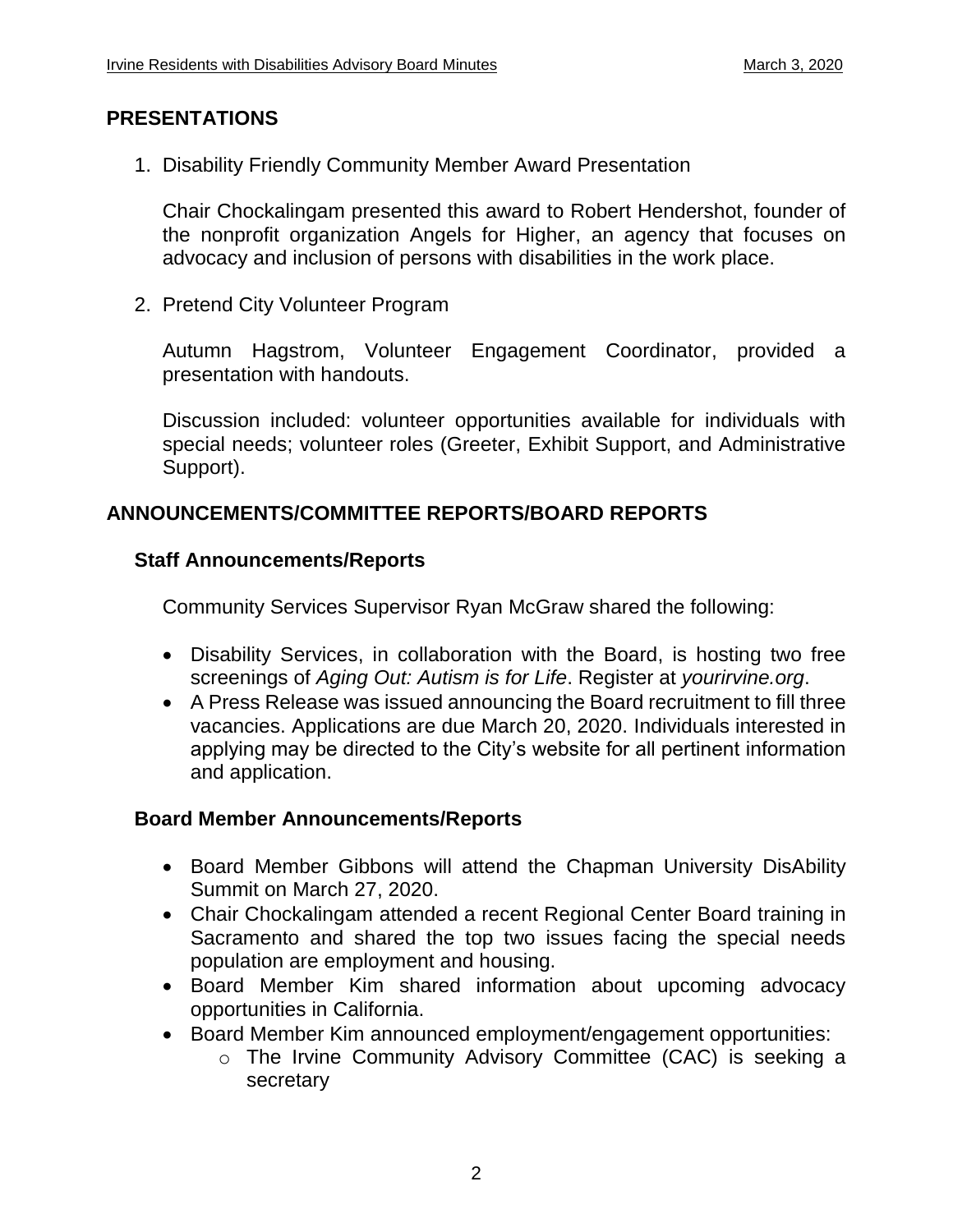- o The Department of Developmental Services is recruiting for CAC members
- o The Orange County Transportation Authority is conducting a survey.

### **Committee Announcements/Reports**

- 1. Disability Friendly Community Member Award Nominations
	- Board Member Drayer updated the Board on her interview with Annetta Simons, an instructional assistant and job coach. The nomination was approved and the award will be presented to Ms. Simons at a future meeting.
- 2. Board Work Plan Committee Updates
	- Board Members discussed updates to their respective areas of the work plan.
	- Board Member Deeley attended an Irvine Land Trust meeting and reported 10 affordable housing units are scheduled to become available December 2020.
	- Board Member Kim shared legislative updates related to the special needs community. This included upcoming California State Capitol Hearings, Supreme Court of the United States decisions, the Transformation to Competitive Employment Act, the Achieving a Better Life Experience Age Adjustment Act, and federal budget changes affecting the disabled.
	- Board Member Constantin presented at a recent Irvine CAC meeting and is working to link Board information with the Irvine CAC website.

### **ADDITIONS AND DELETIONS TO THE AGENDA**

There were no additions or deletions to the agenda.

### **PUBLIC COMMENTS**

There were no public comments.

### **BOARD BUSINESS**

### **1. MINUTES**